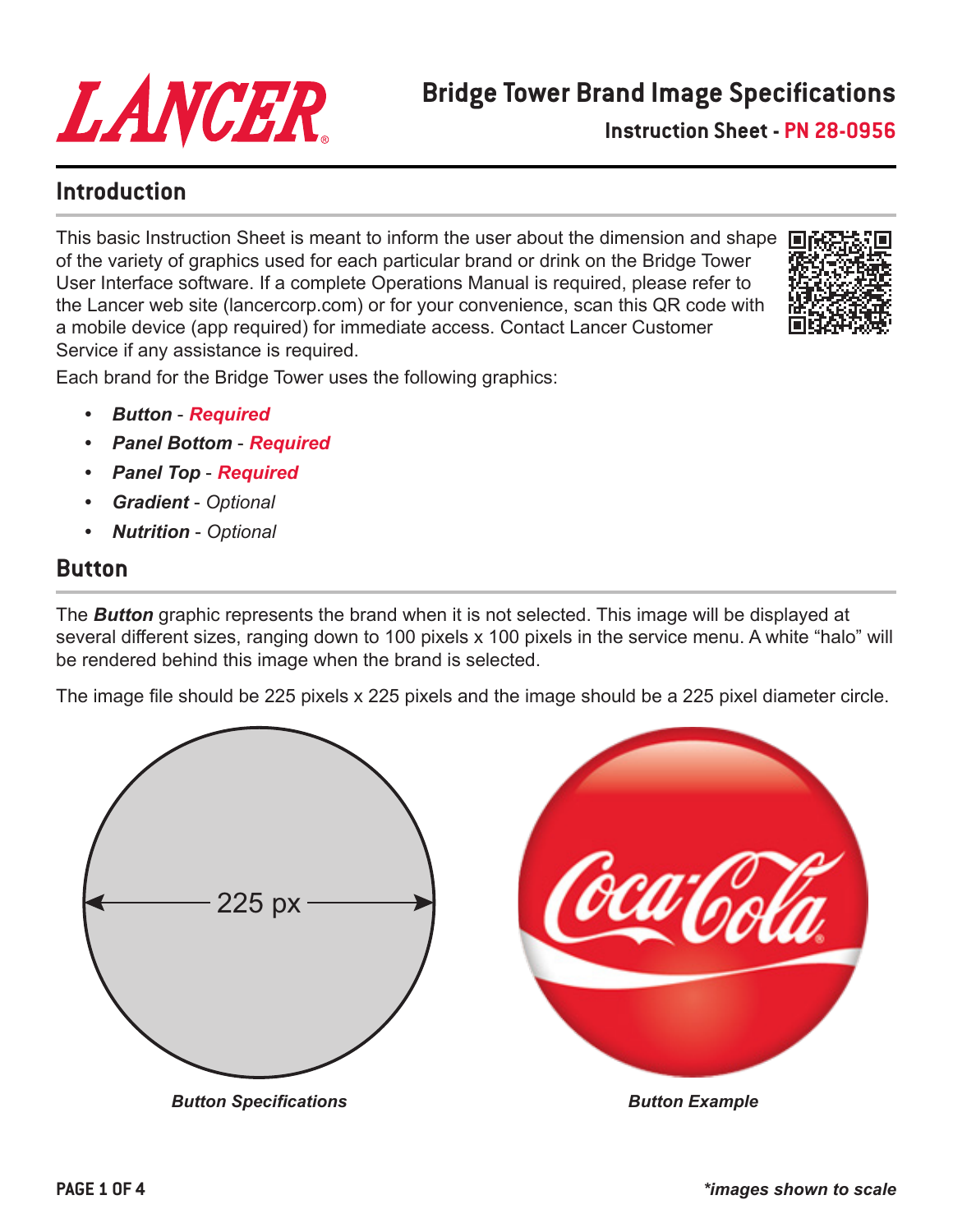# **Panel Top & Panel Bottom**

The *Panel Top* and *Panel Bottom* images are layered to create the main background of the pour screen. The panel is to be provided in two layers so that an animated effect, such as streams of bubbles, can be rendered between them at a later date. *The Panel Bottom* image should contain the main gradient of the image, while the *Panel Top* should contain the logo, a cup, and any "halos". The **Panel Bottom** is used to create control gradients if no Gradient graphic is provided.

Both image files should be 617 pixels x 1018 pixels . The *Panel Bottom* image should be a 617 pixel x 1018 pixel rounded rectangle with109 pixel radii. The *Panel Top* image should contain no opaque regions outside the rounded rectangle of the bottom image.



*Panel Bottom Example Panel Top Example*

*Finished Panel Example* **PAGE 2 OF 4** *\*images NOT to scale*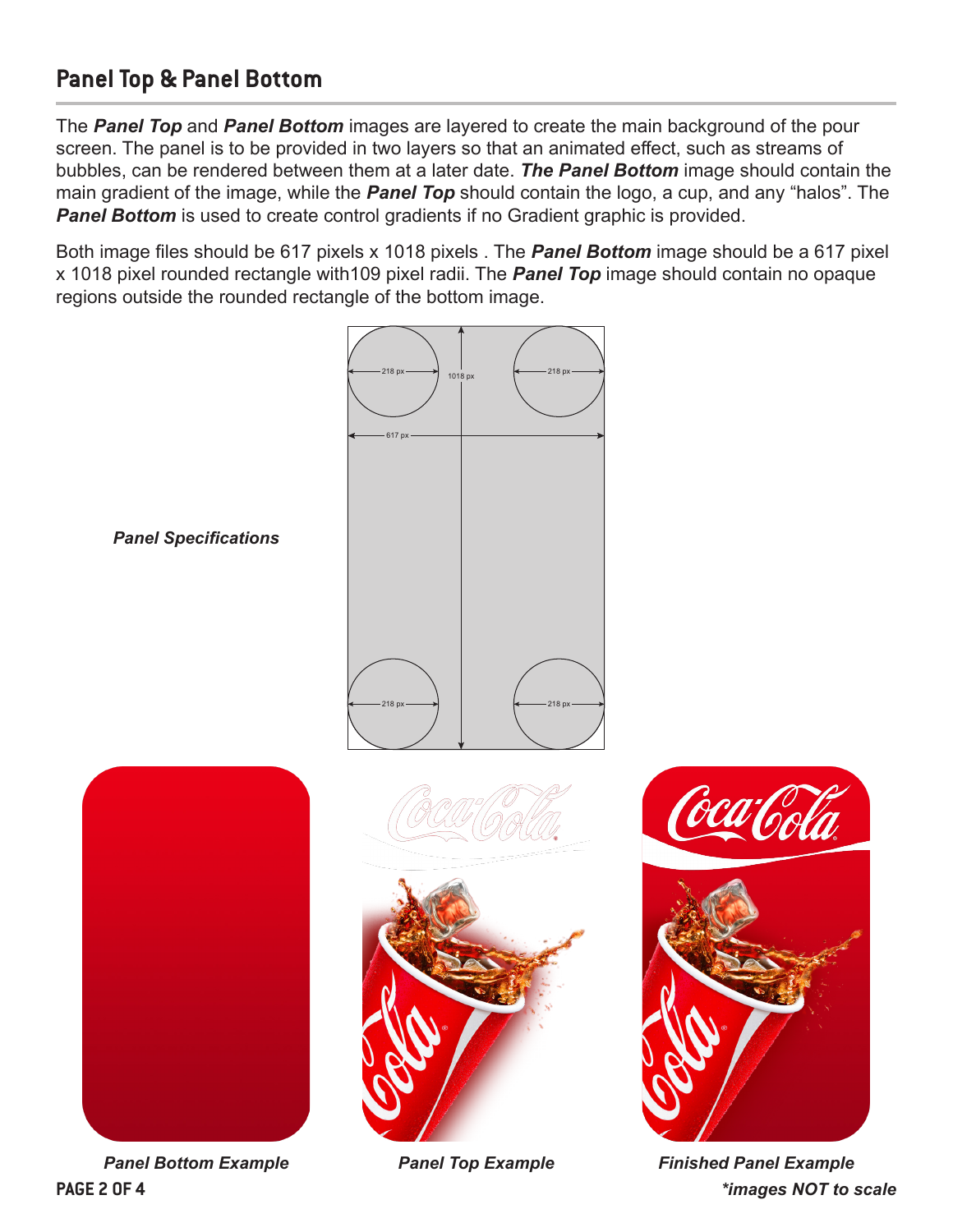# **Gradient**

The optional *Gradient* image is used to create a brand-specific gradient behind the pour controls. This gradient will be expanded horizontally and aligned with the bottom of the *Panel Bottom* image when rendered (though the shape of the gradient will depend on the controls).

If no Gradient image is provided, a section in the lower right quadrant of the *Panel Bottom* image will be used. The Gradient image should be 1 pixel x 590 pixels and fully opaque.



*Gradient Example Use of Gradient Image in Pour Screen*